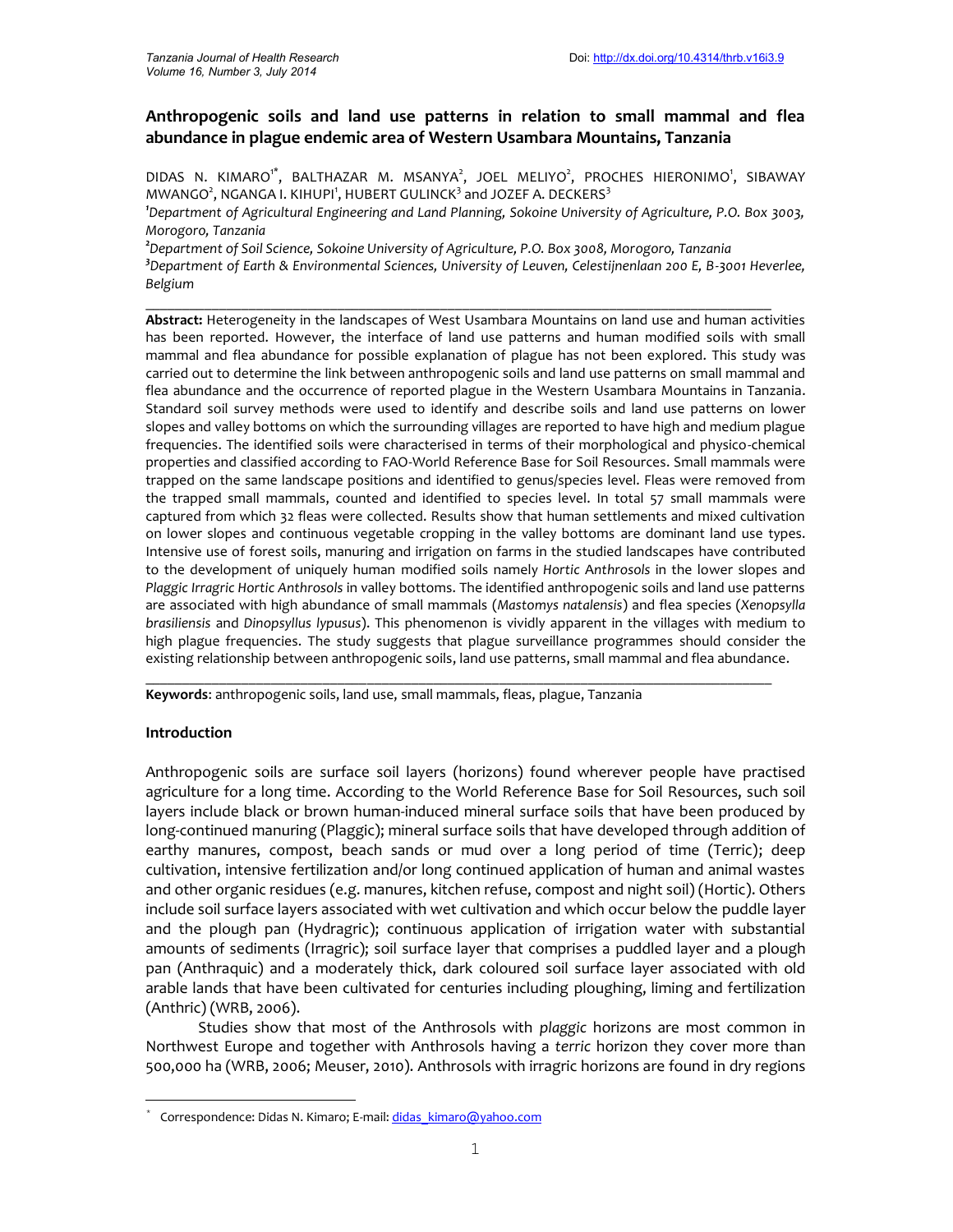with intensive irrigation such as in desert regions and in parts of India (Bor, 2010). Anthraquic horizon is common in China and in parts of South and Southeast Asia including (Kwan-Cheol *et al*., 2011). Anthrosols with *hortic* horizons are found all over the world where humans have fertilized the soil with household wastes and manure and are most common in the Amazon Region of Brazil (Glaser *et al.,* 2001; Glaser, 2007)). It is apparent that most of these soils have been studied in Europe, Asia and South America. Very little is known about such soils in Africa which has a very long history of cultivation practices in the spectacular landscapes including mountains with different history of origin, plateaus, plains and valley bottoms.

In the Usambara Mountains, long history of vegetable cultivation in the valley bottoms, and soil erosion control practices, (bench terraces, *miraba*) have been practiced by farmers for over 300 years (Msita *et al.,* 2011). *Miraba* is an indigenous land management practice with grass strips surrounding crop fields in a rectangular shape in the West Usambara Mountains, Tanzania (Msita *et al.,* 2012). For many years, application of forest soils mined from the natural forest and forest plantation, manure, irrigation and drainage is common in the Usambara Mountains (Hubeau, 2010). Interaction of these land uses and human activities in the landscapes reported with plague history has resulted into human modified soils. It can be hypothesised here that agricultural intensification, use of irrigation and organic fertilizers with the associated habitat modification, are likely to affect the opportunities for breeding by hosts and vectors of diseases (Kuo *et al*., 2012). However, in the West Usambara Mountains in Tanzania, which are reported with history of plague incidence, studies that link the interface between land use and the human modified soils in the landscape are lacking. Underlying the heterogeneity of the landscape of West Usambara Mountains in terms of land use and human activities, this study therefore attempted to explore the possible interface of land use patterns and human modified soils with small mammal and flea abundance at farm scale and within a geographic scope for possible contribution to the overall landscape-plague ecology.

### **Materials and methods**

# *Study area*

The study was conducted in West Usambara Mountains, Lushoto District in Tanzania, in an area selected between Universal Transverse Mercator (UTM) coordinates 412500 m E and 423000 m E and between 9478500 m N and 9486000 m N Zone 37M (Figure 1). The altitude ranges from 1020 to 2050m, and slope angle from 1° to 60°. The area has a bimodal rainfall pattern with mean annual rainfall ranging from 500 to 1000mm. The study area shows large differences in relief dissection and intensity, vegetation and land use patterns, and human activities. Land use is characterised by mixed rainfed farming (on slopes), irrigated agriculture (mainly in the valley bottoms), livestock keeping and off farm activities (Msita *et al*., 2010).

Previous research on small mammals (rodents), fleas and plague (Kilonzo *et al*., 1997; Davis *et al.*, 2006; Kamugisha *et al*., 2007; Laudisoit *et al.,* 2007, 2009a, b; Neerinckx *et al*., 2010) allowed defining the study area into landscape units that reflects a geographical gradient into different levels of plague incidence. These authors concurred in distinguishing high and medium plague incidence zones. Within this gradient two representative landscapes were selected differing in terms of (i) the frequency of plague (ii) diversity in land use and associated human activities and (iii) landform characteristics (relief intensity and landscape position). The selected landscapes are named Gologolo (high plague frequency) and Lukozi (medium plague frequency), after the name of their most important settlement. The Gologolo landscape (high reported plague frequency), is made up of villages where on average plague occurred in >3 years per decade and Lukozi landscape (medium reported plague frequency), is made up of villages where the disease occurred in 2-3 years per decade (Laudisoit *et al*., 2007). On the basis of these criteria, two landscape positions namely lower slopes and valley bottoms from each landscape were selected as sample areas for the current study. Sub-villages with records on historical plague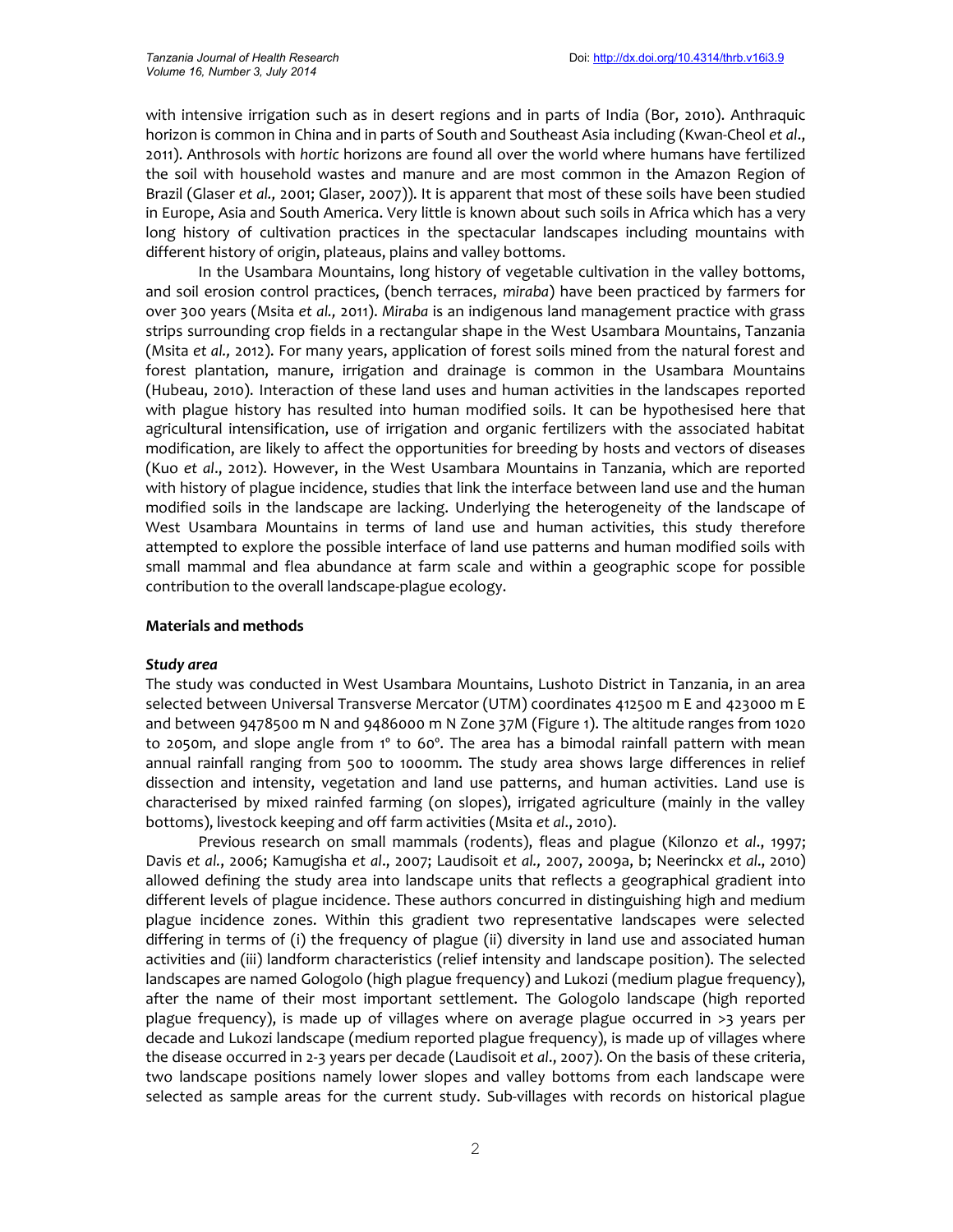incidence around each landscape position were also identified for collecting data on plague frequency.



**Figure 1: Background map showing major land cover types of the two studied landscapes in the study area**

# *Identification of land use patterns and human modified soils*

At each landscape position (lower slopes and valley bottoms) various visible indicators of land use were identified and described. The identified land use patterns were described in terms of their characteristic land cover patterns as seen in the field and discriminated by land management practices including type of cover and / or crops, cropping pattern, fertilisation and irrigation. Human activities suggestive to contribute to the development of human modified soils were also established through field observations and information from key informants. Such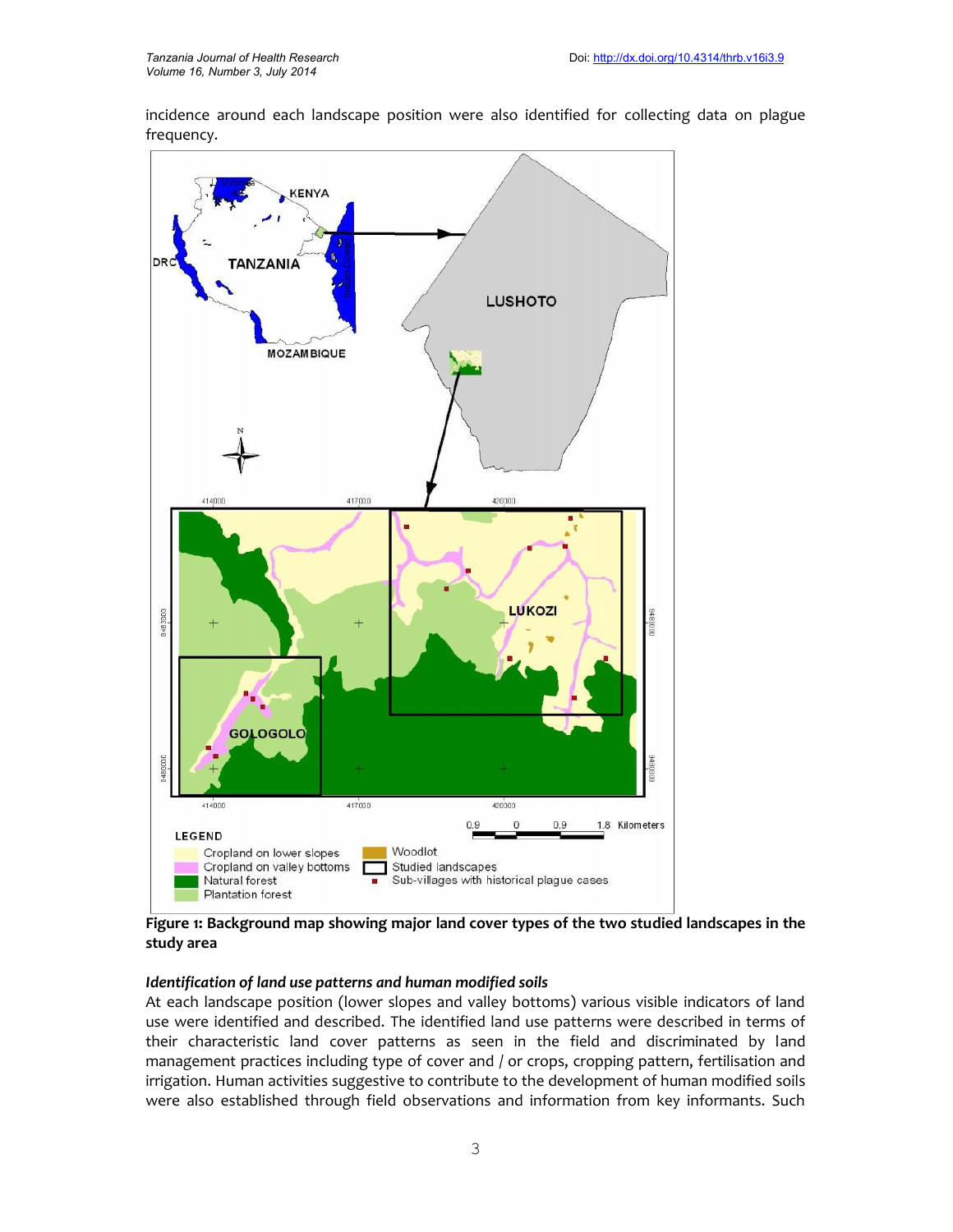human activities include collection of forest soils from natural forest, application of farm yard manure, irrigation and terracing.

Likewise, systematic free survey at semi-detailed scale (1:50,000) was carried out on the same landscape positions to establish patterns of soils (Dent & Young, 1981). Transects were used as sites for soil observation and sampling. Observations were done at an intensity of 8 observations per km<sup>2</sup> following procedures outlined by Dent & Young (1981). At each observation site, data on soil morphological characteristics and terrain attributes such as elevation and slope gradient were studied. Land use characteristics were also described to supplement earlier descriptions. Soils were described using soil mini-pits to a depth of 50 cm and auguring to 120cm or to limiting layer. Correlation of the soil auger observations with terrain characteristics such as slope gradient and land use enabled soils which are similar in characteristics and in arrangements of soil horizons to be identified. In this way four soil units associated with specific land use patterns and land management practices were identified.

Based on the information obtained from field observations for each identified soil unit, sites for representative soil profile pits were identified. Geographical Positioning System (GPS) was used to determine the geographical locations of the sites. Soil profile pits were dug to a depth of 2m or to a limiting layer. A total of four fully geo-referenced soil profile pits representing the human modified soils (anthropogenic soils) were studied and described according to FAO Guidelines for Soil Description (FAO, 2006). Soil profile morphological characteristics studied included soil colour, texture, consistence, structure, porosity, effective depth, presence or absence of artefacts, spade marks, buried humus layers, cutans, mottles, concretions and type of primary minerals and rock fragment. Soil colour was determined by Munsell soil colour charts (Munsell Colour Co., 2000). After the description of the soils, in each soil profile pit, a total of 16 bulk soil samples were taken from designated natural horizon from each georeferenced soil profile pit for physical and chemical analysis in the laboratory.

The collected soil samples were analysed in the laboratory for texture,  $pH_{water}$ , exchangeable cation (EC), total nitrogen (TN), organic carbon (OC), cation exchange capacity (CEC), and bases following the handbook by Moberg (2000). Using field and laboratory data, the soils were classified to Tier 2 of the FAO World Reference Base (WRB, 2006).

#### *Identification of small mammals and fleas*

Trapping of small mammals was done on the lower slopes and valley bottoms of the Gologolo and Lukozi landscapes where the anthropogenic soils were identified. Three sites (two on the lower slopes and one in the valley bottoms) and four sites (two on the lower slopes and one in the valley bottoms) were selected for trapping of small mammals at Gologolo and Lukozi landscapes, respectively. Small mammals were captured using Sherman LFA live traps (7.5 x 9.0 x 23 cm; HB Sherman Traps, Tallahassee, USA) baited with peanut butter and maize flower. A total of 49 Sherman live traps spaced 10m apart were set in a grid per trapping site (quadrant) and per trapping session. Each trapping session lasted for 3 nights. Each trap was inspected every morning and traps with captured animals were replaced by empty traps. Individual small mammals were identified to genus or species level where possible (Eisen *et al*., 2012) and carefully combed for fleas. Fleas were stored in 70% ethanol in individual vials for each host specimen and transported to the Department of Biology of the University of Antwerp (Belgium) for subsequent identification to species level (Laudisoit *et al*., 2009a). In total 57 animals were captured from which 32 fleas were collected.

### *Data on plague frequency*

Plague frequency (PF) data were obtained from literature (Laudisoit *et al*., 2007) for 13 villages identified within the studied landscapes of Gologolo and Lukozi. The majority of the villages in these landscapes had historical recorded plague frequency of  $\geq$  0.2 and were considered in this study. According to Laudisoit *et al*. (2007) plague frequency (PF) < 0.2 is rated as low while > 0.3 is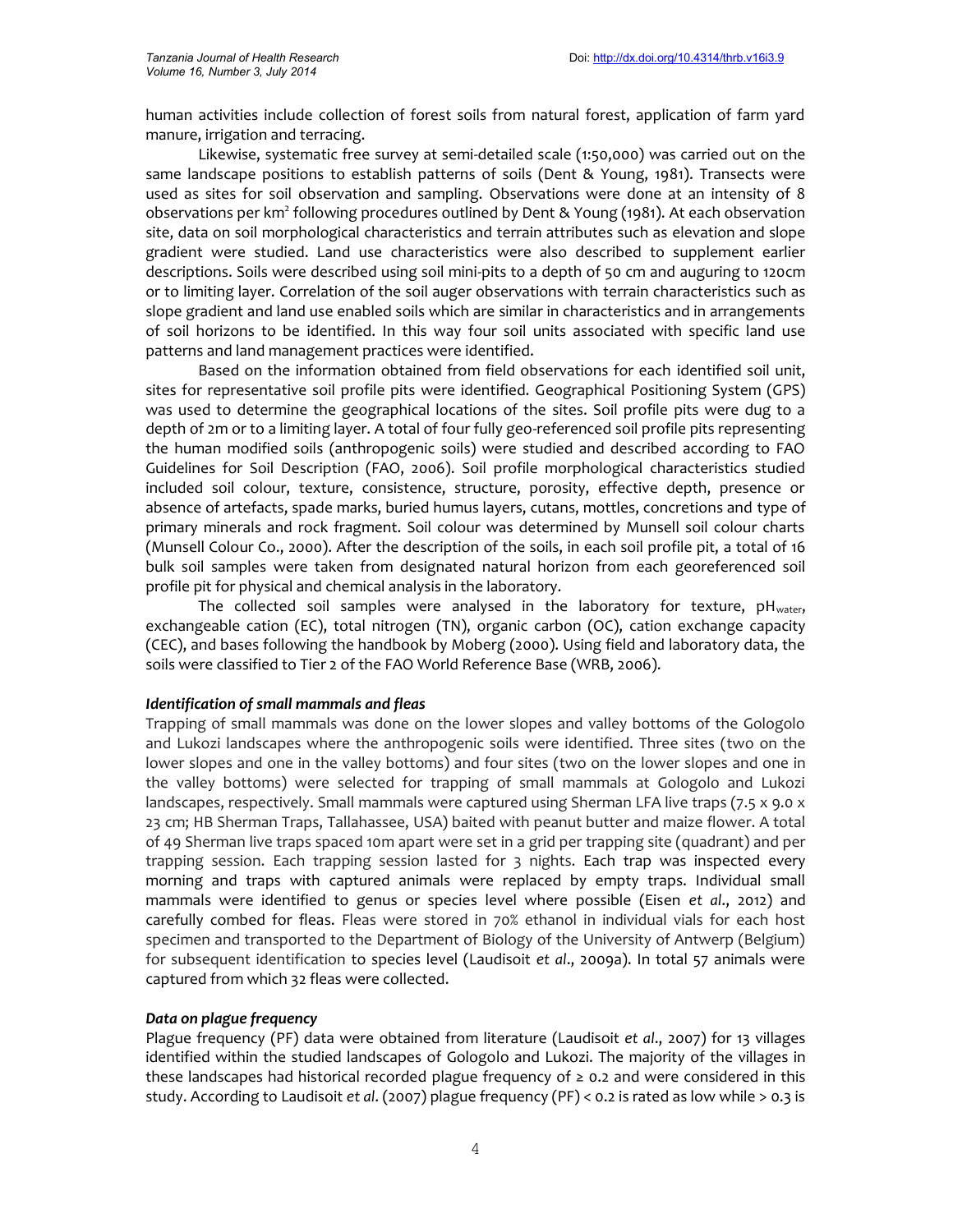rated as high. In total four and nine sub-villages with PF > 0.2 were identified at Gologolo and Lukozi landscapes, respectively.

## *Data analysis*

The land use information was based on field descriptions and land use classification system following FAO Guidelines for Soil Description (FAO, 2006). The different locations of the activities were also put together in tables and converted into layers of information. These layers of information were used to establish relationships between small mammal and flea abundance and plague frequency with the identified anthropogenic soils and land use patterns.

Percentage of animals captured was used to establish the abundance of small mammals at each landscape position with the identified anthropogenic soil types and land use patterns. From the collected fleas, flea indices were calculated per landscape position with the identified anthropogenic soil type and a given land sue pattern. Flea index was calculated as the total number of fleas per total number of captured mammals (Laudisoit *et al*., 2009a) and it was used as a measure of flea abundance.

## *Ethical considerations*

This study received approval from Directorate of Research and Post-Graduate Studies of Sokoine University of Agriculture, Tanzania and Flemish Inter-University Council (VLIR-UOS) of Belgium.

### **Results**

### *Land use patterns and associated human activities*

The land use of the studied landscapes consisted of three main categories: settlements, cultivation and forest plantations. On the lower slopes of the landscapes, the typical land use was rainfed agriculture with Irish potato, beans, maize, cassava, various fruits, banana and assorted trees and maize cultivation and/or mixed agroforestry. Also scattered trees were planted as hedges along crop field borders or as mixed farming (agroforestry). In this landscape most settlements were concentrated on the lower slopes and therefore major human activities were domestic activities around the settlements and continuous farming on lower slopes including terracing.

In the valley bottoms, the dominant land use was irrigated agriculture. Within the valley, small and narrow streams were dug. These streams served two functions namely, drainage of the crop fields during the rainy season and irrigation of the crop fields during the dry season. The irrigation practices were carried out in different ways such as watering each plant individually by means of a bucket or a watering can, or irrigating by using a hose pipe to wet the entire plot. Furrow irrigation was also practiced. In the valleys bottoms the dominant crops grown were mostly vegetables, including cabbage, carrots and tomatoes. The crops were mostly planted as mono-crop but in some places intercropping was done. Intensive, mixed irrigated agriculture dominantly with vegetable cultivation, drainage, and addition of forest soils and manure were common human activities in this landscape position.

Other human activities common in the lower slopes and valley bottoms of Lukozi landscape were indigenous soil and water conservation measures popularly known as *miraba* (Msita *et al*., 2010, 2013). *Miraba* is an indigenous land management practice with grass strips surrounding crop fields. The *miraba we*re located more on lower slopes than in the valley bottoms. The location and size of *miraba* depended mainly on landform where *miraba* are located, slope length and field plot size owned by the farmer (Msita, 2013). During field survey, it was observed that generally bigger size *miraba we*re located in the valley bottoms to control flood wash, and small ones were on the slopes.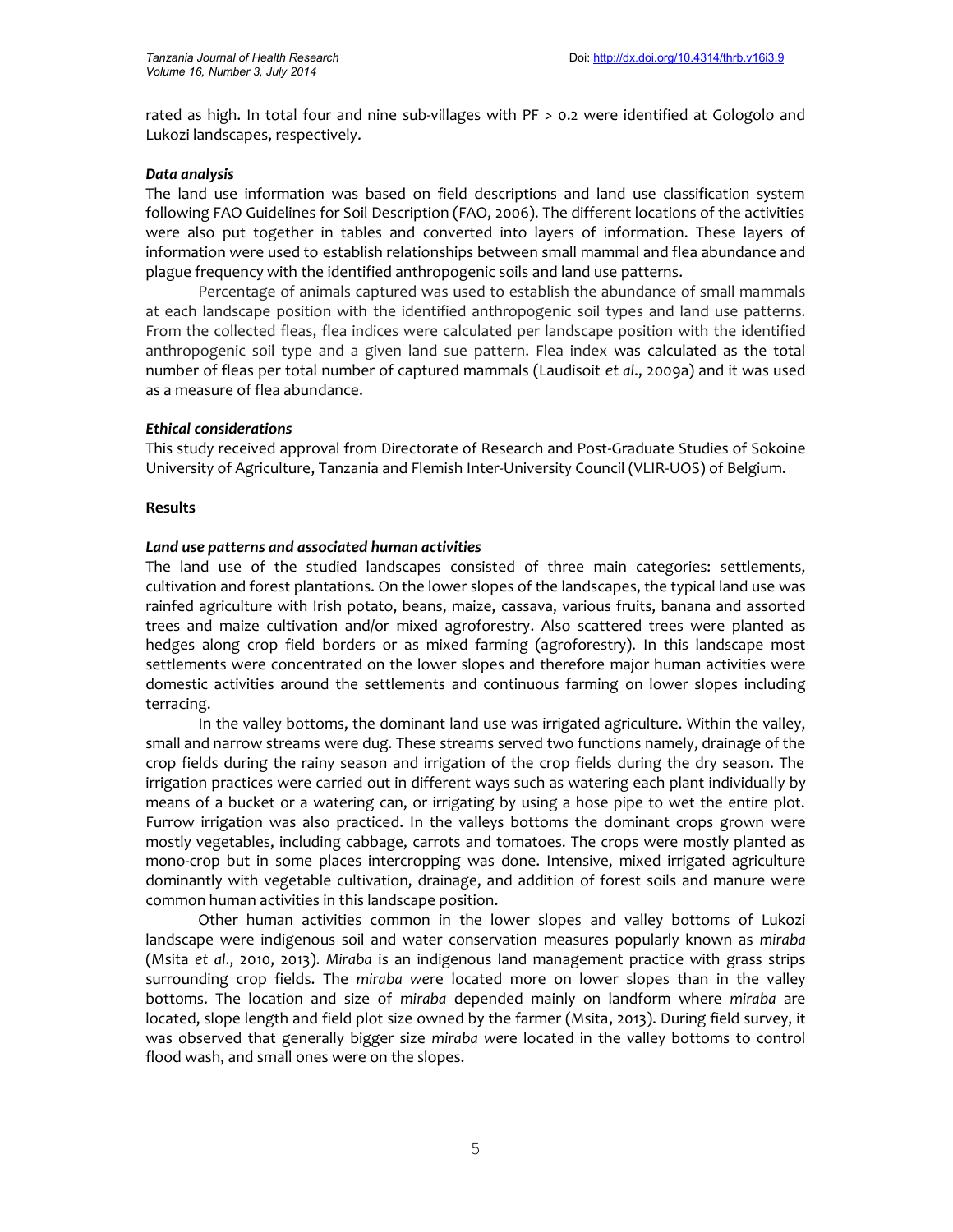| Landscape | Landscape<br>position | Altitude Slope<br>(ml) | gradient (%)   | Soil erosion<br>features     | Land use pattern                                                                                                                               | Anthropogenic<br>activities                                                                                                                |
|-----------|-----------------------|------------------------|----------------|------------------------------|------------------------------------------------------------------------------------------------------------------------------------------------|--------------------------------------------------------------------------------------------------------------------------------------------|
| Gologolo  | Lower<br>slopes       | 1851                   | 36             | Rill, interrill<br>and gully | Settlements, Irish<br>potato, beans<br>and maize<br>cultivation, forest<br>plantations                                                         | Application of<br>household<br>waste on farms<br>and terracing                                                                             |
|           | Valley<br>bottoms     | 1831                   | $\mathbf{1}$   | Deposition                   | Intensive<br>irrigated<br>vegetable<br>cultivation<br>(cabbage,<br>carrots,<br>tomatoes, and<br>Irish potato)                                  | Intensive<br>irrigation,<br>drainage,<br>farming,<br>addition of<br>forest soils and<br>manure on<br>farms                                 |
| Lukozi    | Lower<br>slopes       | 1770                   | 32             | Rill, interrill<br>and gully | Settlements and<br>cultivation of<br>maize, beans,<br>Irish potato,<br>wheat, and fruits,<br>terraces and<br>intensive miraba<br>farming       | Application of<br>household<br>waste on farms,<br>terracing and<br>intensive miraba<br>farming                                             |
|           | Valley<br>bottoms     | 1763                   | $\overline{2}$ | Deposition                   | Intensive<br>irrigated<br>vegetable<br>cultivation<br>(cabbage,<br>carrots,<br>tomatoes, and<br>Irish potato) and<br>sketchy miraba<br>farming | Intensive<br>irrigation,<br>drainage,<br>farming,<br>addition of<br>forest soil and<br>manure on<br>farms and<br>sketchy miraba<br>farming |

#### **Table 1: Land use patterns and associated human activities in the studied landscapes**

### *Anthropogenic soils and their associated salient features*

Salient features of the identified anthropogenic soils in the studied landscapes are presented in Table 2. The anthropogenic soils of Gologolo landscape on lower slopes have thick surface layer (horizon) of 30cm with high organic carbon ( $> 6\%$ ) and sandy clay texture. According to WRB (2006) these soils classify as *Hortic Anthrosols (Epieutric, Clayic)*. Those of Lukozi landscape on the same slope position (lower slope) are very deep, well drained sandy clay loam with buried original soil surface (buried humic surface layer). These soils classifies as *Hortic Plaggic Anthrosols (Hypereutric, Clayic*.

The soils of the valley bottoms in both landscapes are sand clay loam , very deep, poorly to imperfectly drained with thick black topsoil (>30 cm) and high organic carbon (> 6%). These soils classify as Hortic, Irragric, Plaggic and *Hortic Plaggic Irragric Anthrosols (Hypereutric, Epiclayic)*. According to ratings by Baize (1993), the *Anthrosols* of the valley bottoms of the studied landscapes have high fertility characterised by high base saturation (> 50%), high topsoil available phosphorus (> 10 mgP/kg soil) and high top soil CEC (> 35 cmol(+)/kg soil (Table 3).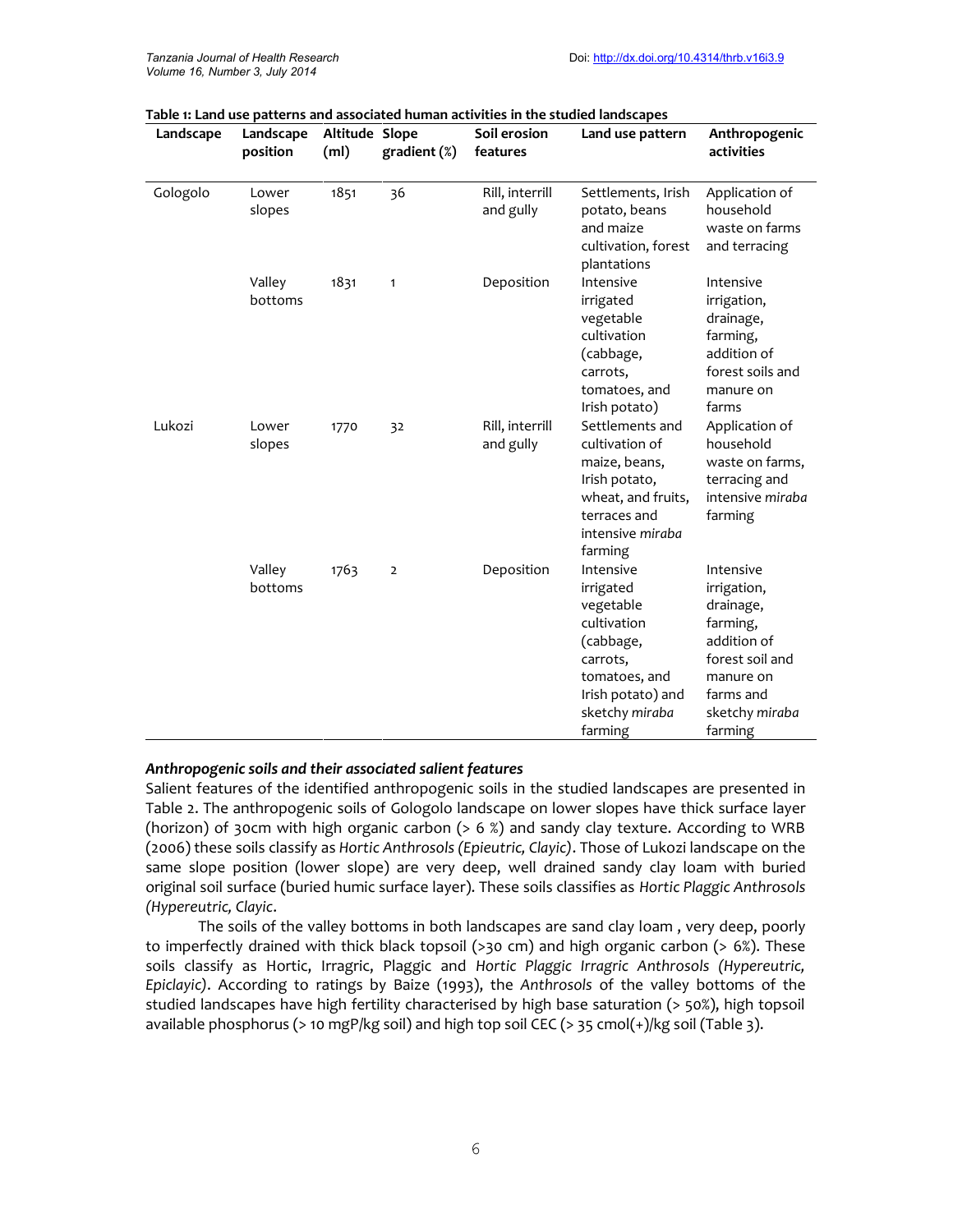| Landscape | Landscape<br>position | Anthropogenic<br>indicators                                                                                 | Morphological<br>properties                               | Diagnostic<br>horizons          | Qualifiers                                                           | Tier 2 WRB -<br>RSG name                                     |
|-----------|-----------------------|-------------------------------------------------------------------------------------------------------------|-----------------------------------------------------------|---------------------------------|----------------------------------------------------------------------|--------------------------------------------------------------|
| Gologolo  | Lower slope           | Thick topsoil<br>(30 cm); high<br>OM content $($<br>$6\%)$                                                  | vd, wd, very<br>thick topsoil,<br>vdb SC topsoil          | Hortic                          | Hortic<br>(Epieutric,<br>Clayic)                                     | Hortic<br>Anthrosols<br>(Epieutric,<br>Clayic)               |
|           | Valley<br>bottoms     | Thick topsoil<br>$(35 \text{ cm})$ ; high<br>OM content $($<br>6%); use of<br>forest soil and<br><b>FYM</b> | vd, poorly to<br>imperfectly<br>drained, black<br>topsoil | Hortic,<br>Irragric,<br>Plaggic | Irragric,<br>Plaggic, Hortic Irragric<br>(Hypereutric,<br>Epiclayic) | Hortic Plaggic<br>Anthrosols<br>(Hypereutric,<br>Epiclayic)  |
| Lukozi    | Lower slope           | <b>Buried topsoil</b><br>due to<br>terracing;<br>Miraba <sup>^</sup>                                        | vd, wd, vdb<br>colour SCL<br>topsoil                      | Hortic,<br>Plaggic              | Plaggic, Hortic Hortic Plaggic<br>(Hypereutric,<br>Clayic)           | Anthrosols<br>(Hypereutric,<br>Clayic)                       |
|           | Valley<br>bottoms     | Thick topsoil<br>$(33 \text{ cm})$ ; high<br>OM content $($<br>6%); use of<br>forest soil and<br><b>FYM</b> | vd, poorly to<br>imperfectly<br>drained, black<br>topsoil | Hortic,<br>Irragric,<br>Plaggic | Irragric,<br>Plaggic, Hortic Irragric<br>(Hypereutric,<br>Epiclayic) | Hortic Plaggic,<br>Anthrosols<br>(Hypereutric,<br>Epiclayic) |

#### **Table 2: The identified anthropogenic soils and their associated salient features**

Key: OM = organic matter; FYM farmyard manure; WRB = World Reference Base; RSG = Reference Soil Group; SC = Sand clay; SCL =Sandy clay loam; vd = very deep; wd = well drained; vdb = very dark brown \**Miraba=* an indigenous land management practice with grass strips surrounding crop fields

| $1 - 5 - 7 - 5$<br>Horizon                           | Ap       | Cg    | 2Cg            |
|------------------------------------------------------|----------|-------|----------------|
| Depth (cm)                                           | $0 - 33$ | 33-75 | 75-100         |
| Clay(%)                                              | 31       | 56    | 47             |
| $Silt (\%)$                                          | 20       | 22    | 8              |
| Sand $(\%)$                                          | 49       | 22    | 45             |
| Texture class                                        | SCL      | C     | SC             |
| pH H <sub>2</sub> O 1:2.5                            | 6.2      | 6.3   | 5.6            |
| Organic $C(\%)$                                      | 6.29     | 4.58  | 1.11           |
| Organic matter (%)                                   | 11       | 8     | $\overline{2}$ |
| Total $N$ $(\%)$                                     | 0.49     | 0.39  | 0.09           |
| Avail. P Brayl (mg/kg)                               | 21.73    | 4.85  | 5.28           |
| CEC NH <sub>4</sub> OAc <sub>soil</sub> (cmol(+)/kg) | 35.99    | 33.16 | 14.77          |
| $CEC_{clav}$ (cmol(+)/kg)                            | 117.3    | 59.2  | 31.3           |
| Exch. Ca $(\text{cmol}(+)$ /kg)                      | 19.02    | 14.20 | 4.15           |
| Exch. $Mg$ (cmol(+)/kg)                              | 6.65     | 6.68  | 3.10           |
| Exch. $K$ (cmol(+)/kg)                               | 0.39     | 0.10  | 0.02           |
| Exch. Na $(\text{cmol}(+)$ /kg)                      | 0.60     | 0.72  | 0.48           |
| Base saturation (%)                                  | 74       | 65    | 52             |

**Table 3: Physico-chemical soil properties of an** *Anthrosols* **in the valley bottom of Gologolo landscape (high plague incidence)**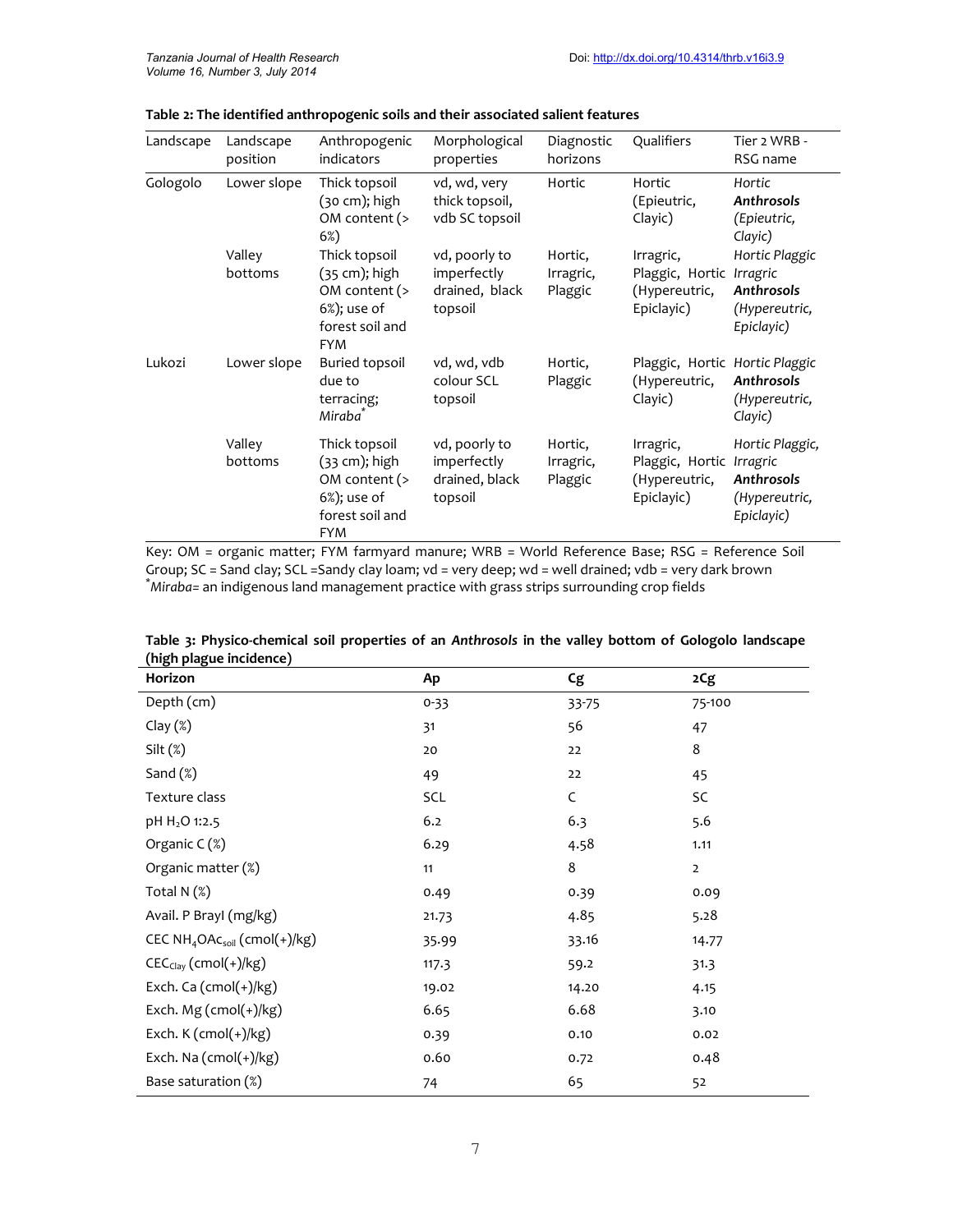# *Small mammals and fleas' abundance with respect to land use patterns and the identified anthropogenic soils*

Results show that the abundance of small mammal and flea species is relatively high in the studied landscape positions with specific land use patterns and anthropogenic soils. The species relative abundance shows that *Mastomys natalensis* and *Mus sp.* were the dominant rodent species on landscapes with anthropogenic soils (Table 4). Results further show that *M. natalensis,* was also found in relatively high abundance in the Lukozi landscape characterised by intensive cultivation with terracing, *miraba* farming and anthropogenic soils associated with intensive application of forest soils and farm yard manure (Tables 1 and 2). The abundance of *M. natalensis,* accounted for 93 % of all the captured animals in the studied landscapes with anthropogenic soils. Most fleas were collected in the Lukozi landscape corresponding also to the abundance of small mammals captured in this landscape. A total of 34 rodent fleas belonging to 8 identified species were collected. The two species namely *Xenopsylla brasiliensis* and *Dinopsyllus lypusus,* which make up a total of 21 fleas (61 %) of the total collection, were dominant in the two studied landscapes (Table 4).

| Landscape | <b>Landscape Position</b><br>(Anthropogenic<br>soils)                                    | <b>Small mammals</b><br>species | Rodent<br>abundance  | <b>Fleas species</b>                                                                                   | <b>Absolute</b><br>flea<br>abundance      | Flea<br>index |
|-----------|------------------------------------------------------------------------------------------|---------------------------------|----------------------|--------------------------------------------------------------------------------------------------------|-------------------------------------------|---------------|
| Gologolo  | Lower slopes (Hortic<br>Anthrosols<br>(Epieutric, Clayic))                               | Mastomys natalensis<br>Mus sp   | 6(10.5%)<br>1(1.8%)  | Xenopsylla brasiliensis<br>Dinopsyllus lypusus                                                         | 1(2.9%)<br>4(12.0%)                       | 0.57          |
|           | Valley bottoms<br>(Hortic Plaggic<br>Irragric Anthrosols<br>(Hypereutric,<br>Epiclayic)) | Mastomys natalensis             | 8(14.0%)             | Ctenophthalmus calceatus<br>cabirus<br>Dinopsyllus lypusus<br>Nosopsyllus incisus<br>Ctenophthalmus sp | 2(5.9%)<br>6(17.6%)<br>1(2.9%)<br>1(2.9%) | 1.183         |
| Lukozi    | Lower slopes (Hortic<br>Plaggic Anthrosols<br>(Hypereutric, Clayic))                     | Mastomys natalensis<br>Mus sp   | 17(29.8%)<br>1(1.8%) | Xenopsylla brasiliensis<br>Dinopsyllus lypusus<br>Dinopsyllus grypuruss<br>Ctenophthalmus sp           | 3(8.8%)<br>2(5.9%)<br>1(2.9%)<br>1(2.9%)  | 0.20          |
|           | Valley bottoms<br>(Hortic Plaggic,<br>Irragric Anthrosols<br>(Hypereutric,               | Mastomys natalensis<br>Mus sp   | 22(38.6%)<br>2(3.5%) | Xenopsylla brasiliensis<br>Dinopsyllus lypusus<br>Ctenophthalmus<br>leptodactylus                      | 2(5.9%)<br>3(8.8%)<br>2(5.9%)             | 0.55          |
|           | Epiclayic))                                                                              |                                 |                      | Ctenophthalmus calceatus<br>cabirus<br>Leptopsylla aethiopica                                          | 2(5.9%)<br>3(8.8%)                        |               |
| Total     |                                                                                          |                                 | 57                   | aethiopica                                                                                             | 34                                        |               |

# *Plague frequency associated with anthropogenic soils, land use, small mammals and flea abundance*

Association of plague frequency with anthropogenic soils, land use patterns, small mammals and fleas' abundance is presented in Table 5. Villages with high plague frequency were observed in Gologolo landscape (Madina and Majengo with PF values > 0.40). Plague frequency for the villages in the Lukozi landscape are relatively lower (PF < 0.33) when compared to Gologolo landscape. Although the number of small mammals in Lukozi landscape is higher than in Gologolo, flea indices portray the opposite picture being higher in Gologolo than Lukozi.

### **Discussion**

It is apparent that the interface between land use pattern and the identified anthropogenic soils is high abundance of small mammals and fleas. Previous studies indicated high abundance of small mammals in the studied landscapes but Gologolo having relatively higher number than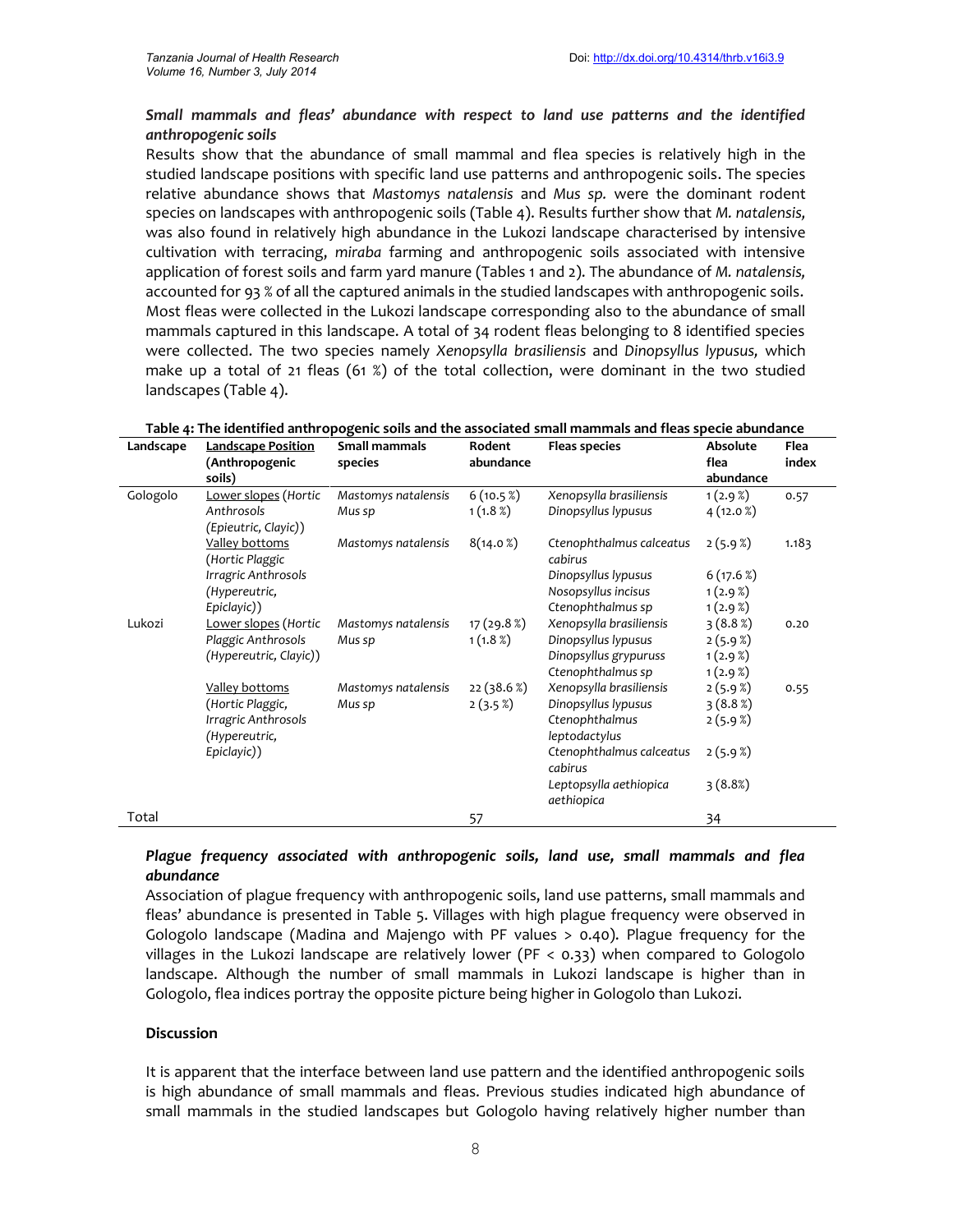Lukozi landscape when not considering other interfaces like anthropogenic soils (Makundi *et al*., 2003). The most common small mammals that were reported in these landscapes include *Mastomys natalensis*, *Lophuromys sp* and *Praomys sp* (Makundi *et al*., 2007; Laudisoit, 2009). These study areas with anthropogenic soils were dominated by *M. natalensis*. Other studies reported further that Gologolo landscape had greater number of *Mastomys natalensis* and *Lophuromys sp* than Lukozi landscape which is close to Magamba (Laudisoit *et al*., 2009b). However, when anthropogenic soils and land use are considered, it appears that *M. natalensis* and *Mus sp* are the dominant species associated with these soils and the related land use patterns.

| Landscape | Landscape<br>Position<br>(Anthropogenic<br>soils)          | Land use<br>patterns                                                                   | Sub-village         | Reported<br>PF | Rodent<br>abundance | Flea<br>abundance |
|-----------|------------------------------------------------------------|----------------------------------------------------------------------------------------|---------------------|----------------|---------------------|-------------------|
| Gologolo  | Lower slopes<br>(Hortic Anthrosols<br>(Epieutric, Clayic)) | Settlements, Irish<br>potato, beans<br>and maize<br>cultivation, forest<br>plantations | Madina              | 0.40           | 7(12%)              | 0.57              |
|           | Valley bottoms                                             | Intensive                                                                              | Kazandabweni        | 0.20           | 8(14%)              | 1.18              |
|           | (Hortic Plaggic                                            | irrigated                                                                              | Midamba             | 0.20           |                     |                   |
|           | Irragric Anthrosols<br>(Hypereutric,<br>Epiclayic))        | vegetable<br>cultivation<br>(cabbage,<br>carrots,<br>tomatoes, and<br>Irish potato)    | Majengo             | 0.50           |                     |                   |
| Lukozi    | Lower slopes                                               | Settlements and                                                                        | Makanya             | 0.20           | 18 (32 %)           | 0.20              |
|           | (Hortic Plaggic<br>Anthrosols                              | cultivation of<br>maize, beans,                                                        | Kwebua<br>Hambalawe | 0.20           |                     |                   |
|           | (Hypereutric,                                              | Irish potato,                                                                          | Tiku                | 0.20           |                     |                   |
|           | Clayic))                                                   | wheat, and fruits,                                                                     | Kwekangaga          | 0.22           |                     |                   |
|           |                                                            | terraces and<br>intensive miraba<br>farming                                            | Mahokoi             | 0.28           |                     |                   |
|           | <b>Valley bottoms</b>                                      | Intensive                                                                              | Nabwa               | 0.20           | 24 (42%)            | 0.55              |
|           | (Hortic Plaggic,                                           | irrigated                                                                              | Lukozi              | 0.33           |                     |                   |
|           | Irragric Anthrosols                                        | vegetable                                                                              | Chamkwavi           | 0.20           |                     |                   |
|           | (Hypereutric,                                              | cultivation                                                                            | Kwezizi             | 0.22           |                     |                   |
|           | Epiclayic))                                                | (cabbage,<br>carrots,<br>tomatoes, and<br>Irish potato),<br>sketchy miraba             |                     |                |                     |                   |
|           |                                                            | farming                                                                                |                     |                |                     |                   |

|                                                          |  |  | Table 5: Association between anthropogenic soils, land use patterns and small mammal and flea |  |  |  |  |  |  |  |  |  |  |
|----------------------------------------------------------|--|--|-----------------------------------------------------------------------------------------------|--|--|--|--|--|--|--|--|--|--|
| abundance with reported historical plague frequency (PF) |  |  |                                                                                               |  |  |  |  |  |  |  |  |  |  |

**Key**: Plague frequency (PF) < 0.2 Low; > 0.3 High; **Source:** (Laudisoit *et al*., 2007)

Long term effect of tillage and soil erosion control structures including grass strips and *miraba* farming is among the human activities hypothesized to have significantly contributed to the development of human modified soils in the lower slopes of the studied landscapes. On the lower slopes, *miraba* have resulted into the development of progressive terraces promoted by tillage erosion (Kimaro *et al.*, 2005). The thick colluvium forming at the lower part of the *miraba* terrace if a barrier is present is a major cause of many buried original soil surfaces observed in this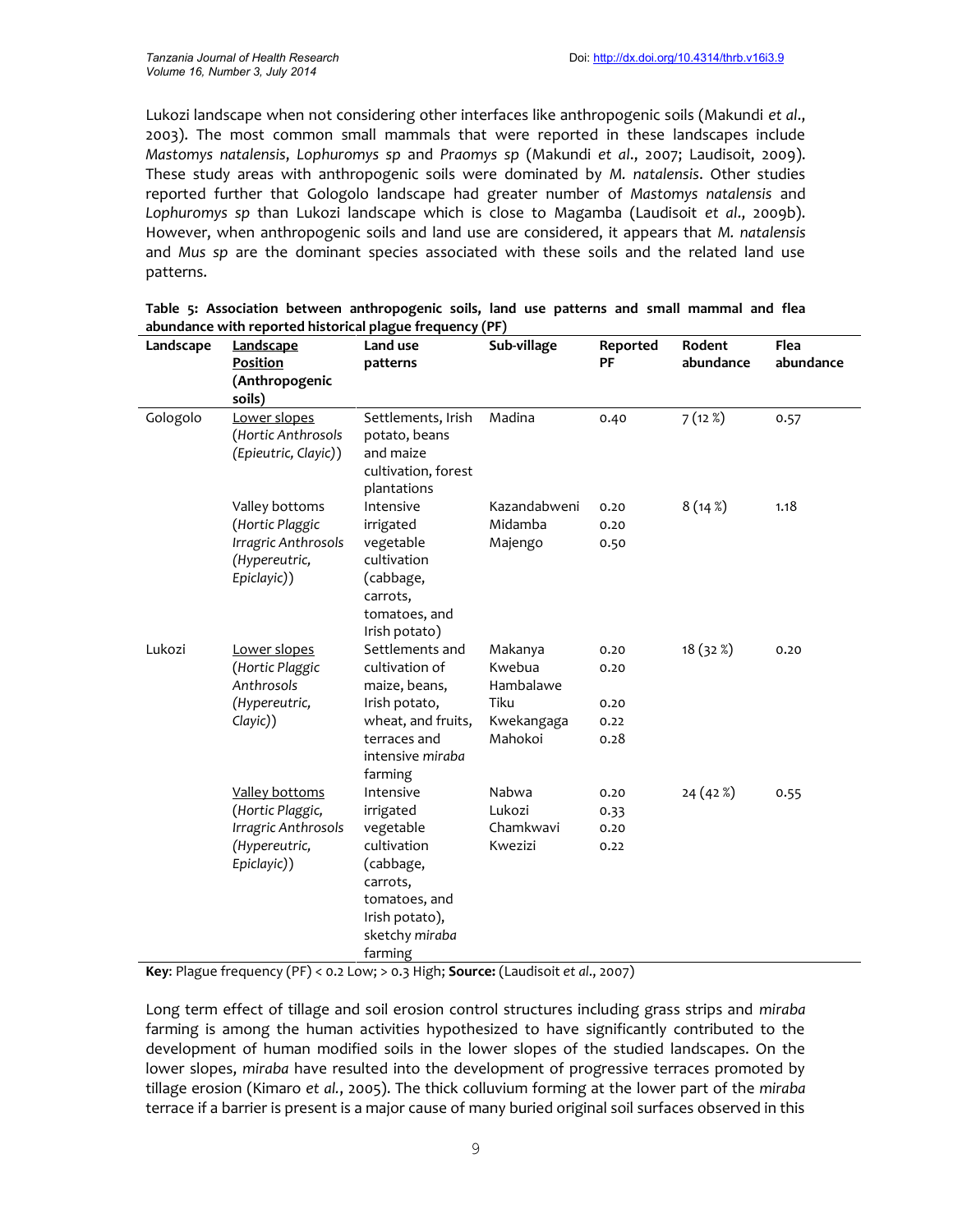landscape. The effect of this practice is the development of thick fertile human modified colluvial soil layers with buried original soil profile along the *miraba* terrace. Also long-term application of forest soils and manure in the vegetable fields cultivated intensively in the valley bottoms of the studied landscapes is a plausible explanation of the observed anthropogenic soils in the valley bottoms of the study area (Msita, 2013).

Generally speaking agricultural fields surrounded by fallow lands provide suitable sites for shelter and breeding for rodents (Mwanjabe, 1993) while plantation forest with crop farming provides both shelter and food resources (Tews *et al*., 2004). The grasses grown in *miraba* have been reported to be a hiding place for pests like rats (Msita *et al*., 2011). *Miraba* could enhance environmental conditions for rodent burrowing and shelter against predators (Brabers, 2012). As it was observed in the field rodents make routes under *miraba* grasses for easy engagements and for searching food and water in the lower slopes along the valley bottoms. This explains the relatively high abundance of small mammals in the Lukozi landscape.

The observed variations of flea index among anthropogenic soils and land use types could be attributed to the impact of human activities and land use management practices on flea habitats (Laudisoit *et al*., 2009a; Hubbart *et al*., 2011). It is reported in earlier studies that microclimate affects rodent fleas' abundance and varies according to land use types (Hubbart *et al.,* 2011). In the current study, the land use types associated with anthropogenic soils in Gologolo landscape generated higher mean flea index than Lukozi landscape. Lukozi landscape is intensively cultivated through terracing and *miraba* farming. The lower flea index in the Lukozi landscape could be explained by the effect of tillage of land which destroys surface and subsurface microclimate (Hubbart *et al*., 2011) which could be disadvantageous to flea survival.

Previous studies show that flea index could be used as a proxy for plague infection risk in many areas including Tanzania (Laudisoit *et al*., 2007; Pham *et al*., 2009; Zimba *et al*., 2011). In this study high plague frequency was reported corresponding to the observed flea indices (Table 5). Flea species (*Xenopsylla brasiliensis* and *Dinopsyllus lypusus*) reported in this study and which make up 61 % of the total collection have capacity of transmitting *Yersinia pestis* with different efficacy (Laudisoit, 2009). Anthropogenic soils are highly fertile soils likely to draw humans into contact with fleas infected with *Yersinia pestis*. This observation is worth to consider as it provide important implications for plague surveillance in relation to anthropogenic processes and land use patterns in space and time.

This study acknowledges that land use and human activities in the studied landscapes have led to pronounced development of fertile anthropogenic soils which support land use patterns which are potential habitats for rodents and fleas. The study suggests that an important interface exist between land use patterns, anthropogenic soils and plague with small mammals and fleas in the interplay. Furthermore, the study reveals that anthropogenic soils are highly fertile soils likely to draw humans into contact with fleas infected with *Yersinia pestis*. In this study significant number of flea species capable of transmitting *Yersinia pestis* was associated with land use patterns on highly fertile anthropogenic soils, suggesting that such an environment could be a potential plague risk environment, hence should be considered during plague surveillance programmes. The study provides important implications for plague surveillance in relation to anthropogenic processes and land use patterns in space and time.

# **Acknowledgements**

This work was supported by the SUA-VLIR Own Initiative Project -'Landscape-Ecological Clarification of Bubonic Plague Distribution and Outbreaks in the Western Usambara Mountains, Tanzania' (Acronym: LEPUS), funded by the Flemish Interuniversity Council (VLIR), Belgium. The authors greatly appreciate the cooperation of many people including farmers in the study area, staff of Lushoto District Council and Sebastian Kolowa Memorial University (SEKOMU) who in many ways facilitated the accomplishment of this work.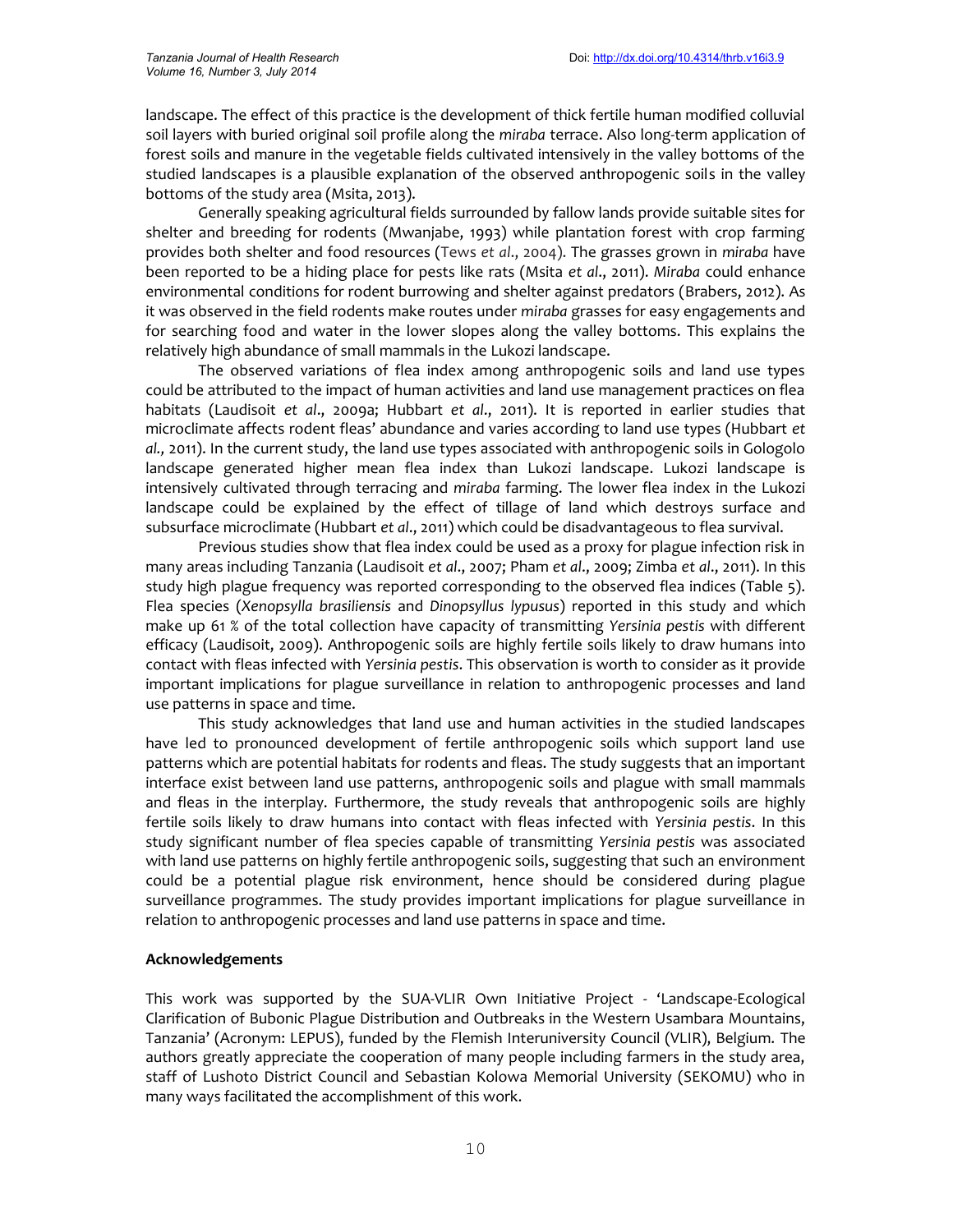## **References**

- Baize, D. (1993) *Soil Science Analyses. A Guide to Current Use*. John Wiley & Sons Ltd. West Sussex. pp 192.
- Bor, A. (2010) Properties of dark anthropogenic soil and influence of charcoal on crop growth in the Negev Desert (Israel). MSc Thesis, Wageningen University, The Netherlands. 70 pp.
- Brabers, L. (2012) *Land Characteristics, Soil Properties and Microclimate Associated with Rodent Burrows in a Selected Plague Focus, Lushoto District, Tanzania*. MSc Dissertation, Katholieke Universiteit Leuven, Belgium, 85pp.
- Kuo, C., Hunag, J., Shu, P., Lee, P, Kelt, D.A. & Wang, H. (2012) Cascading effect of economic globalization on human risks of scrub typhus and tick-borne rickettsial diseases. *Ecological Applications* 22, 1803–1816
- Davis, S., Makundi, R.H., Machang'u R.S. & Leirs, H. (2006) Demographic and spatio-temporal variation in human plague at a persistent focus in Tanzania. *Acta Tropica* 100, 133-141.
- Dent, D. & Young, A. (1981) *Soil Survey and Land Evaluation*. George Allen and Unwin, London, UK. pp 278.
- FAO (2006) *Guidelines for Soil Description*. Food and Agriculture Organization, Rome. 66pp.
- Glaser B (2007) Prehistorically modified soils of central Amazonia: a model for sustainable agriculture in the twenty-first century. *Philosophical Transactions of the Royal Society B* 362, 187-196.
- Glaser, B., Haumaier, L., Guggenberger, G. & Zech, W. (2001) The 'Terra Preta' phenomenon: a model for sustainable agriculture in the humid tropics. *Naturwissenschaften* 88, 37- 41
- Hubbart, J.A., Jachowski, D.S. & Eads, D.A. (2011) Seasonal and among-site variation in the occurrence and abundance of fleas on California ground squirrels (*Otospermophilus beecheyi*). *Journal of Vector Ecology* 36, 117-123.
- Hubeau, M. (2010) Land use and human activity patterns in relation to the plague disease in the West Usambara Mountains, Tanzania. MSc. Dissertation, K.U.Leuven, Belgium. 102pp.
- Kamugisha, M.L., Gesase, S., Minja, D., Mgema, S., Mlwilo, T.D., Mayala, B.K., Msigwa, S., Massaga, J.J. & Lemnge, M.M. (2007) Pattern and spatial distribution of plague in Lushoto, north-eastern Tanzania. *Tanzania Health Research Bulletin* 9, 12-18.
- Kimaro, D.N., Deckers, J.A., Poesen, J., Kilasara, M. & Msanya, B.M. (2005) Short and medium term assessment of tillage erosion in the Uluguru Mountains, Tanzania. *Journal of Soil and Tillage Research* 81, 97-108
- Kwan-Cheol, S., Byung-Geun, H., Yeon-Kyu, S., Chan-Won, P., Hyen-Chung, C. & Yong, M. (2011). Taxonomical classification of Cheongweon Series distributed on broad continental alluvial plains. *Korean journal of Soil Science & Fertilizer* 44, 1272-1278
- Laudisoit, A. (2009) *Diversity, Ecology and Status of Potential Hosts and Vectors of the Plague Bacillus* Yersinia pestis*. Contribution to the Plague Epidemiology in an Endemic Plague Focus: The Lushoto District, Tanzania*. PhD Thesis, Universiteit Antwerpen, Belgium. 259pp.
- Laudisoit, A., Leirs, H., Makundi, R.H. & Krasnov, B. (2009a) Seasonal and habitat dependence of fleas parasitic on small mammals in Tanzania*. Integrative Zoology* 4, 196-212.
- Laudisoit, A., Leirs, H., Makundi, R.H., Van Dongen, S., Davis, S., Neerinckx, S., Deckers, J. & Libois, R. (2007) Plague and the human flea, Tanzania. *Emerging Infectious Diseases* 13, 687-693.
- Laudisoit, A., Neerinckx, S., Makundi, R.H., Leirs, H. & Krasnov, B. (2009b) Are local plague endemicity and ecological characteristics of vectors and reservoirs related? A case study in north-east Tanzania*. Current Zoology* 55, 199-211.
- Makundi, R.H., Kilonzo, B.S. and Massawe, A.W. (2003) Interaction between rodent species in agro-forestry habitats in the western Usambara Mountains, north-eastern Tanzania, and its potential for plague transmission to humans. In: G.R. Sigleton, L.A Hinds, C.J Crebs & D.M Pratt eds). *Rats, Mice and People: Rodent Biology and Management.* Australian Centre for